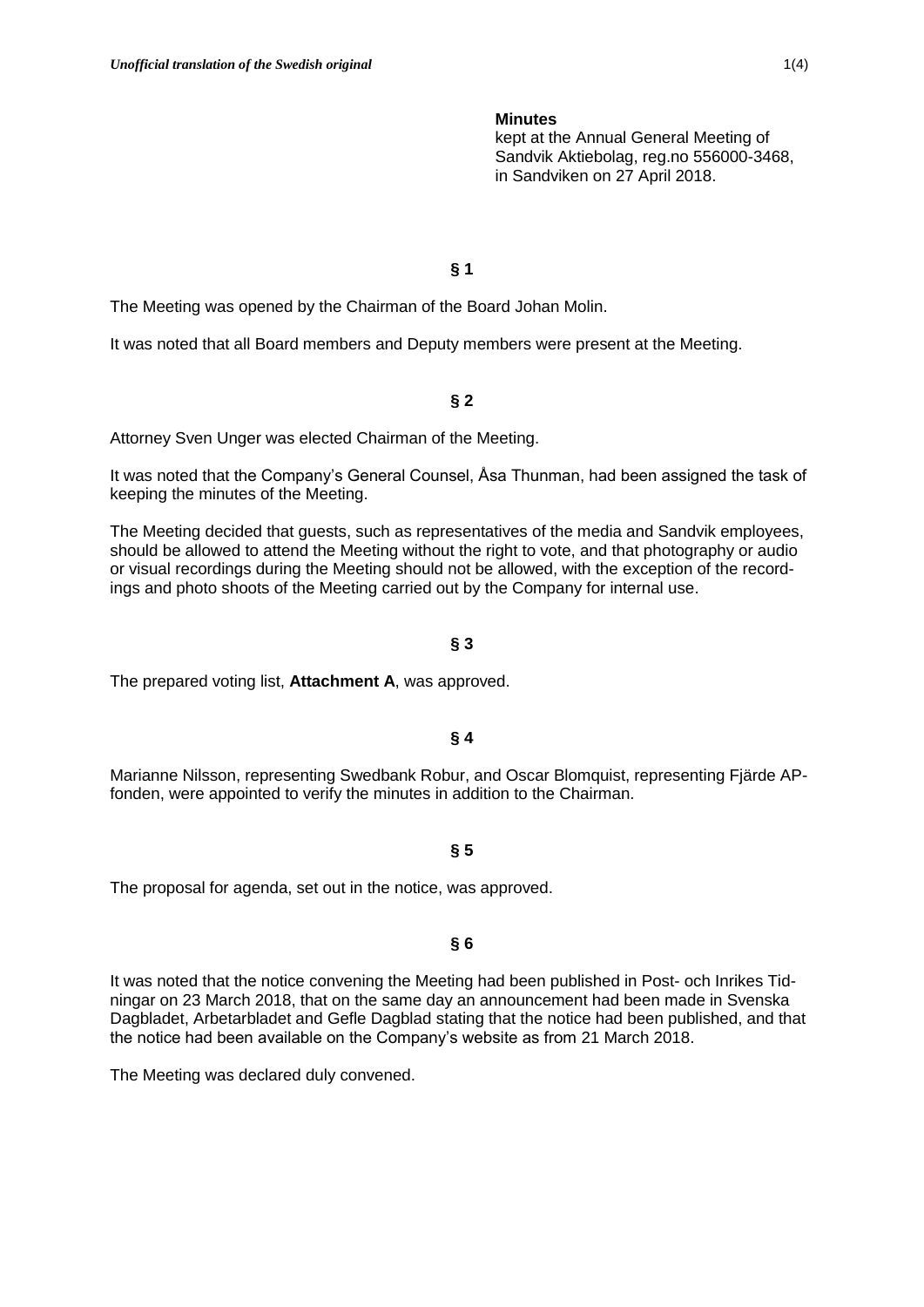The Annual Report and the Group Accounts for 2017, with related Balance Sheets and Profit and Loss Accounts, the Auditor's Report for the Parent company and the Group for 2017, as well as the Auditor's statement on whether the guidelines for remuneration of senior executives valid since the previous Annual General Meeting have been complied with, were presented.

The authorized public accountant Joakim Thilstedt presented the audit work and the summary in the Auditor's Report.

Resigning auditor KPMG AB, with Joakim Thilstedt as Auditor in charge, were thanked for their services.

The Chairman of the Board, Johan Molin, made a speech.

## **§ 8**

The President, Björn Rosengren, made a speech.

Questions raised by shareholders were answered by the President. It was noted that proposals related to making the Annual General Meeting available via electronic means and possibilities to report special needs in view of the Meeting would be considered by the Company in relation to upcoming Meetings.

#### **§ 9**

The Meeting decided to adopt the Profit and Loss Accounts and the Balance Sheets of the Parent Company and the Group, respectively.

#### **§ 10**

The Meeting decided to discharge the Board members and the President from liability for the period to which the accounts presented at the Meeting relate. The President and the Board members did not participate in this decision.

### **§ 11**

The Meeting decided pursuant to the Board's proposal that the profits at the disposal of the Annual General Meeting:

| profits carried forward | 23,180,435,990 |
|-------------------------|----------------|
| and result for the year | 882,320,120    |
|                         | 24,062,756,110 |

SEK

be appropriated as follows:

a dividend of SEK 3.50 per share to the shareholders and the rest carried forward.

The Meeting further decided pursuant to the Board's proposal that the record date for dividend should be 2 May 2018.

The Chairman informed that the dividend decided on is expected to be paid on 7 May 2018.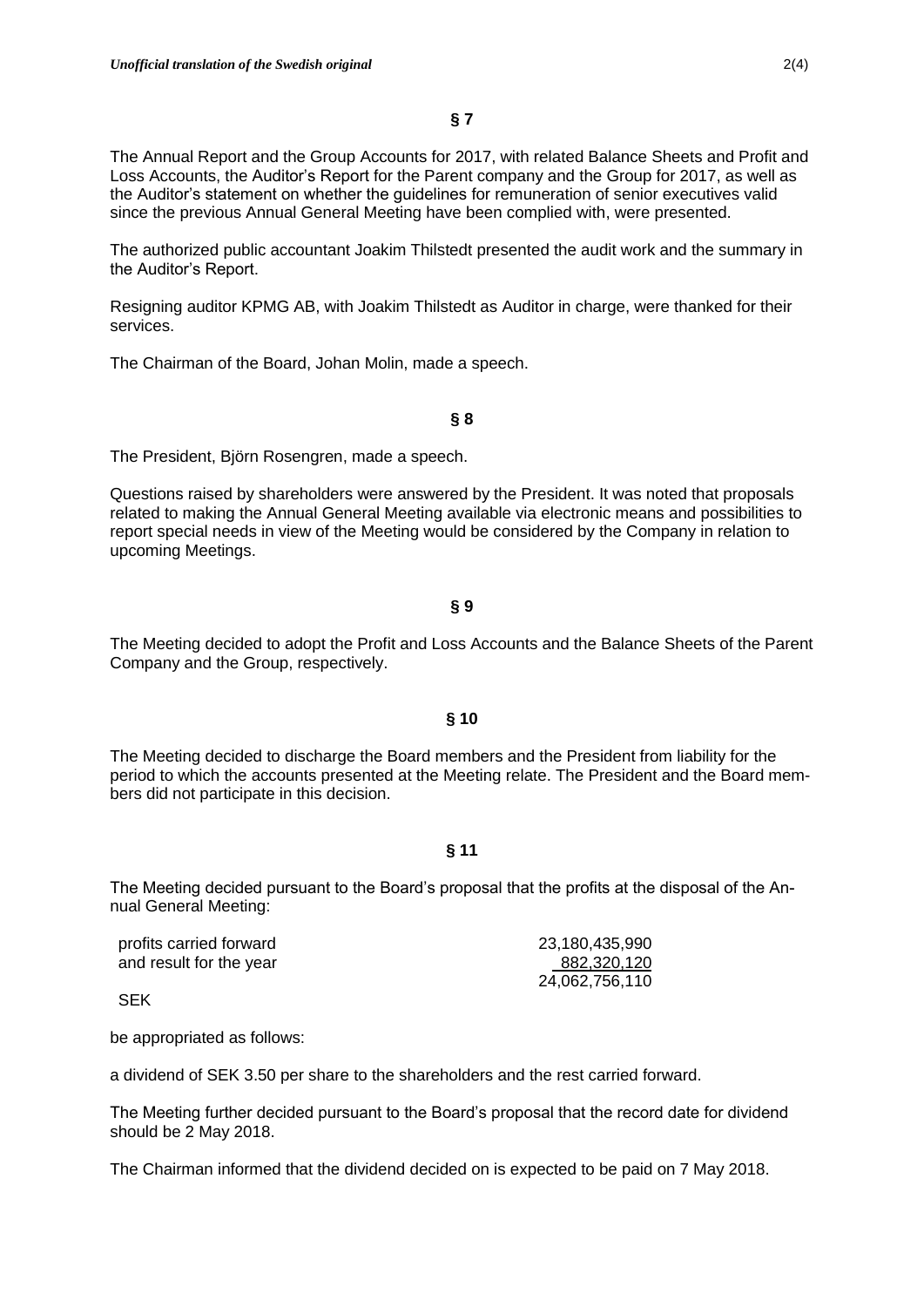The Chairman of the Nomination Committee, Fredrik Lundberg, presented the Nomination Committee's proposals for the number of Board members, Deputy members and Auditors, fees to the Board and the Auditor, as well as Board, Chairman of the Board and Auditor.

The Meeting decided that the number of Board members elected by the General Meeting should be eight with no Deputy members and that a registered public accounting firm should be elected Auditor.

## **§ 13**

The Meeting decided pursuant to the Nomination Committee's proposal that the fee to the Chairman of the Board should be SEK 2,400,000 and that the fee to each of the other Board members not employed by the Company should be SEK 660,000.

The Meeting further decided that the fee to the Chairman of the Audit Committee should be SEK 285,000, that the fee to each member of the Audit Committee should be SEK 160,000, that the fee to the Chairman of the Remuneration Committee should be SEK 135,000, and that the fee to each member of the Remuneration Committee should be SEK 110,000.

The Meeting finally decided that the fee to the Auditor should be paid in accordance with approved invoices.

## **§ 14**

The Meeting decided pursuant to the Nomination Committee's proposal to elect the following Board members:

Jennifer Allerton (re-election) Claes Boustedt (re-election) Marika Fredriksson (re-election) Johan Karlström (re-election) Johan Molin (re-election) Björn Rosengren (re-election) Helena Stjernholm (re-election) Lars Westerberg (re-election)

It was noted that the trade union organizations had elected Tomas Kärnström and Thomas Lilja as Board members of the Company and Thomas Andersson and Mats W Lundberg as Deputy members.

# **§ 15**

The Meeting decided pursuant to the Nomination Committee's proposal to re-elect Johan Molin as Chairman of the Board.

# **§ 16**

The Meeting decided pursuant to the Nomination Committee's proposal to elect Pricewaterhouse-Coopers AB as Auditor for the period until the end of the 2019 Annual General Meeting.

It was noted that PricewaterhouseCoopers AB had appointed Peter Nyllinge as Auditor in charge.